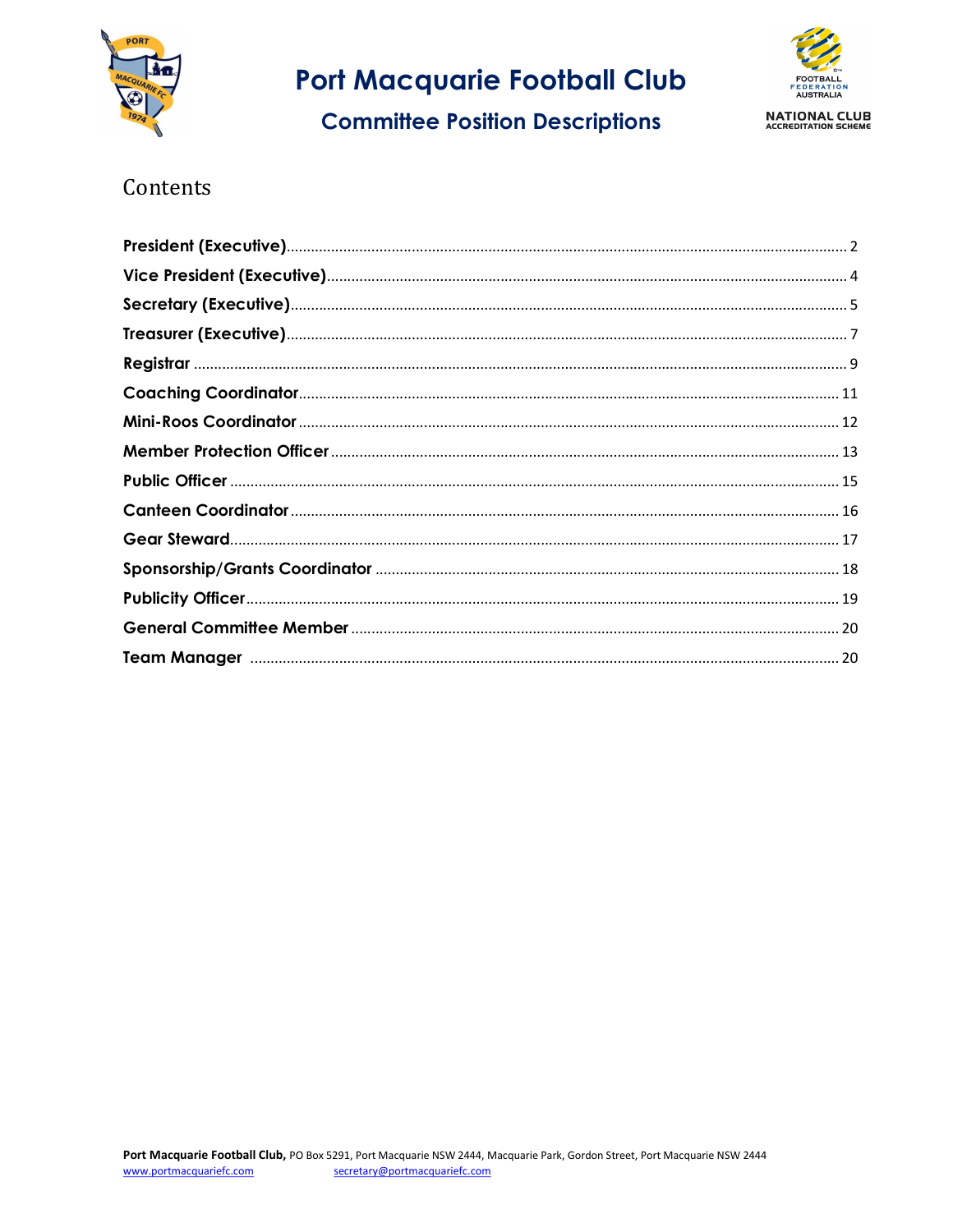

## Committee Position Descriptions



# President (Executive)

### Objective:

To ensure the club promotes the participation and achievement of its teams at the highest level across Senior and Junior competitions. Ensure the club is run efficiently administratively, financially and socially to support all on-field activities.

The President helps the committee prioritise its goals and keeps the committee on track by working within the club's framework. At an operational level, the major function of the President is to facilitate effective committee meetings.

### Responsibilities:

- Ensure committee members, team manager and coaches fulfil their responsibilities to the club.
- Attend Football Mid North Coast (FMNC) and Council meetings/forums where relevant.
- Manage/Chair monthly committee meetings and the Clubs' AGM.
- Discuss the agenda items prior to each committee meeting with the Secretary and ensure that it is circulated to relevant members in plenty of time.
- Ensure that all sub-committees are accountable and responsible.
- Report activities of the portfolio to the membership of the AGM.
- Ensure that planning and budgeting for the future is carried out in accordance with the wishes of members.
- Review Constitution, By-Laws and Rules of Competition.
- Adopt risk management, smoke free, sun smart, code of conduct and safe alcohol policies.
- Be a facilitator for club activities.
- Be available to handle any disputes.
- Liaise with relevant stakeholders including local Council.

#### Relationships:

- The President reports to the club's members and General Committee of the club.
- A close relationship is required with all FMNC departments.
- Supports all managers, committee members, coaches, players and staff.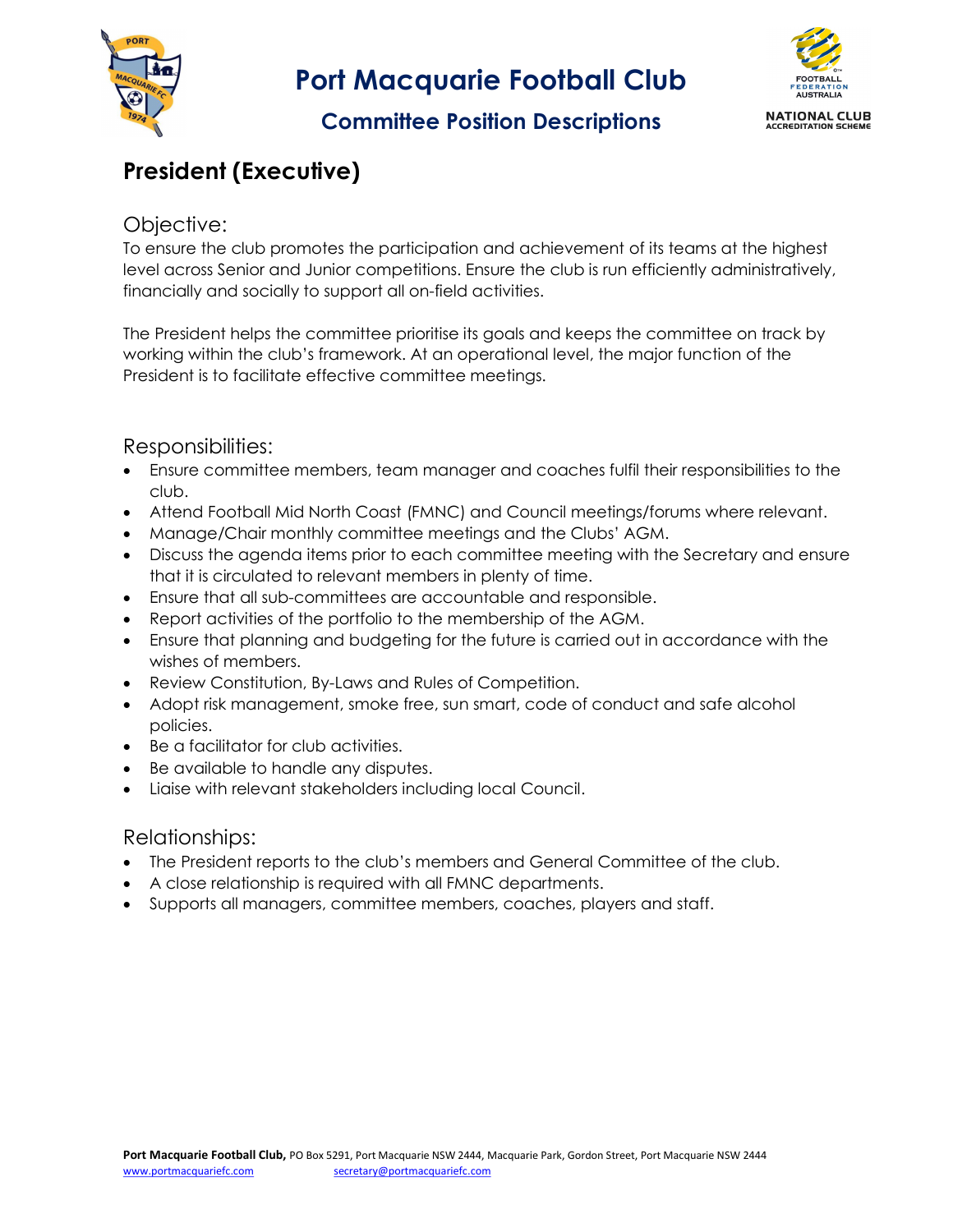



## Committee Position Descriptions

### Accountability:

 The President is accountable to the members and General Committee of the club. The estimated time commitment required as the President is 3-4 hours per week.

### Essential Skills:

- Well informed of all club activities.
- Aware of the future direction and plans of club meetings.
- Able to chair committee or executive meetings.
- A good understanding of league requirements at local, regional and higher levels.
- Possesses a good working knowledge of the club's Constitution, rules and the duties of its office holders and sub-committees.
- Well versed in the rules or procedures for varying meeting types and unbiased and impartial on all issues.
- Well informed about the purpose of any meeting and items to be covered and can avoid repetition, arguments, interruptions and deviation from the matter under discussion.
- Receptive to change.
- Dedicated club person.
- Be approachable.

- Ability to plan events and activities for a year.
- Financial skills/knowledge.
- Empathy.
- Communication and negotiating skills.
- Listening skills.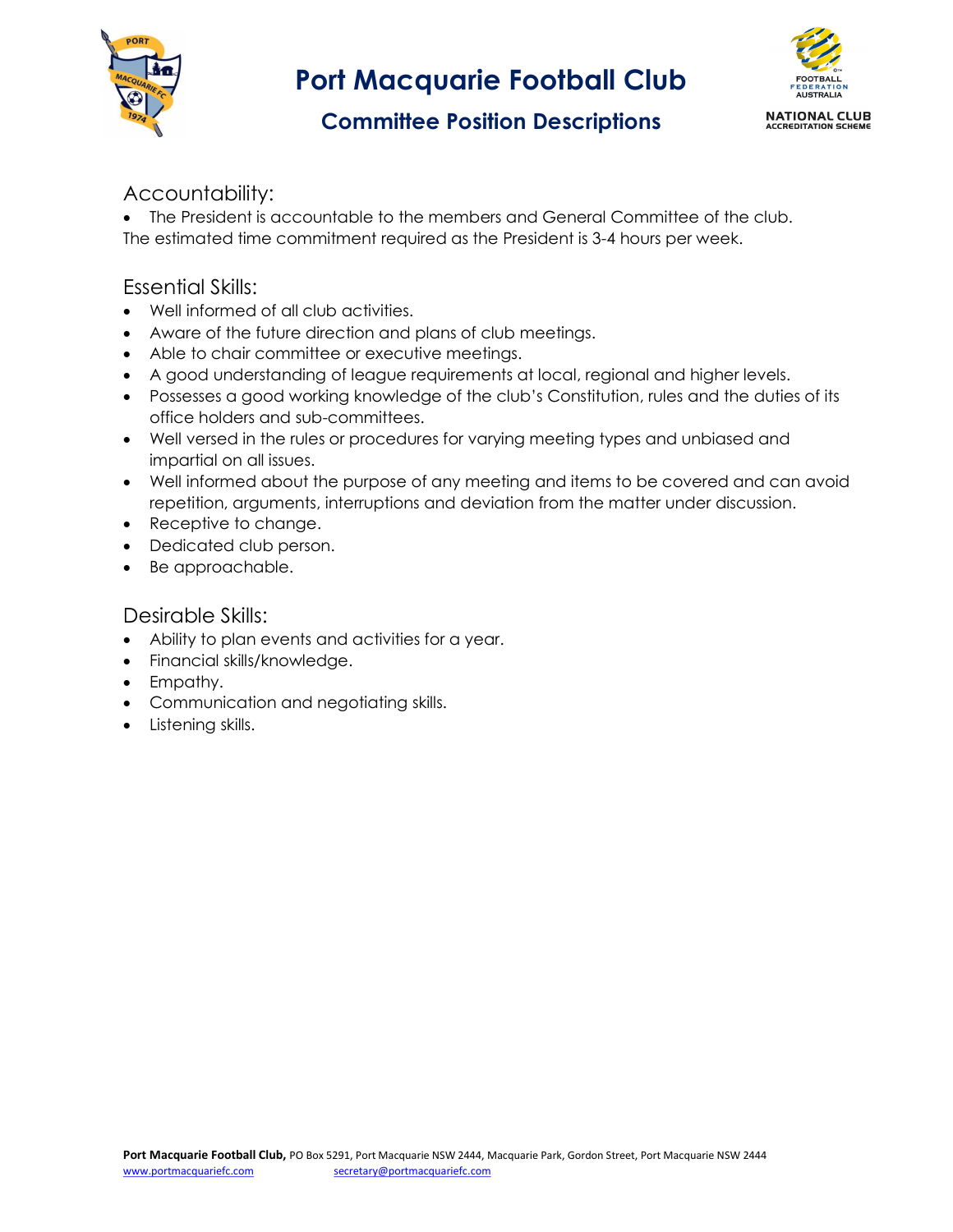

## Committee Position Descriptions



# Vice President (Executive)

#### Objective:

To oversee all football related matters across the club, providing leadership to all coaches, players and volunteers.

The Vice President supports the President and Committee members to prioritise goals and ensure the efficient operation of the club

#### Responsibilities:

- Preside over meetings in the absence of the President.
- Ensure all operations of the club are managed efficiently.
- Assist other Committee members as required.
- Undertake tasks at the request of the President, Executive or Club Committee.

#### Relationships:

- The Vice-President reports to the President, club members and Executive and General **Committee**
- Supports all managers, committee members, coaches, players and staff.

#### Accountability:

The Vice President is accountable to the President and General Committee of the club.

The estimated time commitment required as the President is 3-4 hours per week.

#### Essential Skills:

- Well informed of all club activities.
- Aware of the future direction and plans of club meetings.
- Possesses a good working knowledge of the club's Constitution, rules and the duties of its office holders and sub-committees.
- Dedicated club person.
- Be approachable.

- Communication and negotiating skills.
- Listening skills.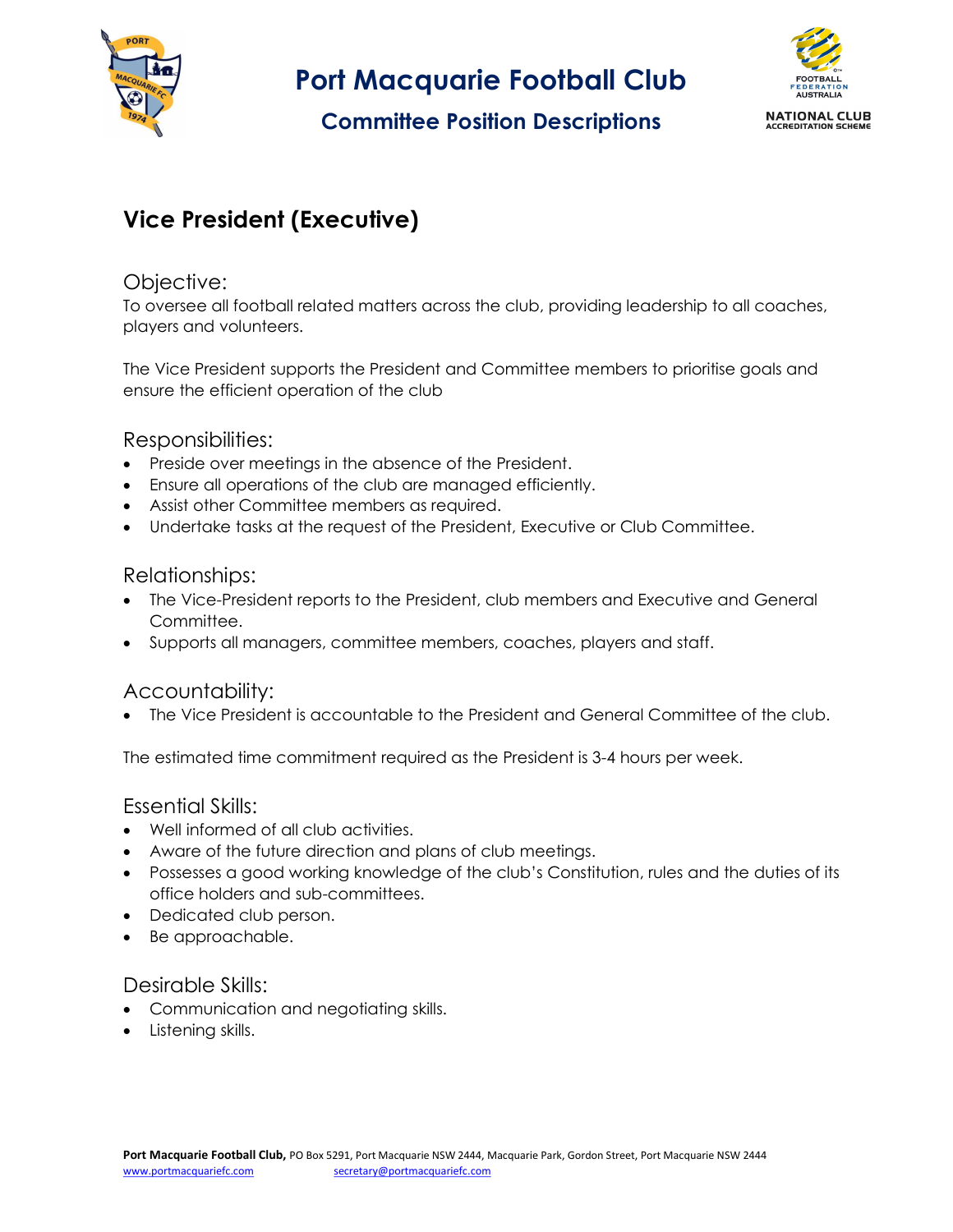

# Committee Position Descriptions



# Secretary (Executive)

### Objective:

The club secretary is primarily responsible for all administration duties and provides the coordinating link between member, the committee and various stakeholders.

## Responsibilities:

- Establish a meeting schedule for General and Executive Committees for the current year.
- Provide secretarial support to the committee, including preparing agendas in consultation with the President.
- Collect and collate reports from office bearers.
- Prepare minutes of all committee and General Meetings of the club, distribute them in accordance with the club's Constitution and file appropriately.
- Collate and arrange for the printing of the annual report.
- Prepare a comprehensive report of all activities of the club for presentation to members at the AGM.
- Maintain an accurate copy of the Rules and By-Laws of the club.
- Maintain registers of members' details plus life members and sponsors.
- Be familiar with the roles of the Club, Competition, FMNC and any other body that has governance. Give advice to the President and committee as required.
- Receive all correspondence directed to the club, inform President, react, follow up and distribute to appropriate members.
- Ensure all licenses required by the club are current.
- Complete annual statements as required by the Incorporations Act.
- Maintain sponsorship records.
- Notice to FMNC and relevant stakeholders regarding changes to committee members and key contacts.

### Relationships:

- President and General Committee.
- Liaises with all team managers, coaches, players, parents and club staff.
- Will be in regular contact with FMNC, Council and other external stakeholders

### Accountability:

The Secretary is accountable to the President and General Committee.

The estimated time commitment required as the Secretary is 2-3 hours per week during the season. This may be increased at the beginning of the season.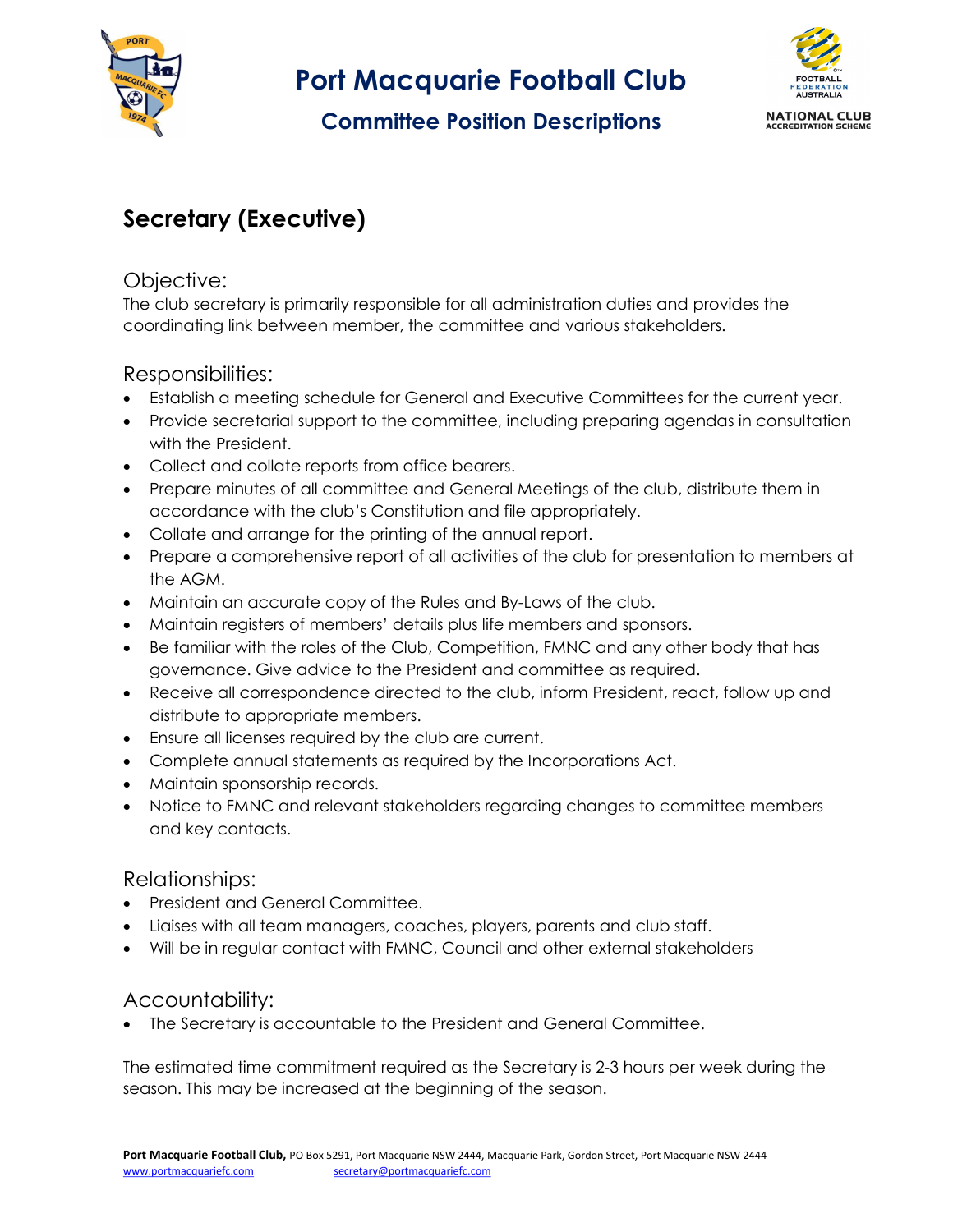

# Committee Position Descriptions



### Essential Skills:

- Enthusiasm and dedication.
- Good leadership skills.
- Good listening ability.
- Effective communicator.
- Clear thinker and positive attitude.
- Able to maintain confidentiality on relevant matters.
- Ability to control and supervise others.
- Organise and delegate tasks.
- Well organised.
- Dedicated club person.

- Minute taking skills.
- Typing/computer skills.
- Negotiating skills.
- Empathy with varying groups of people.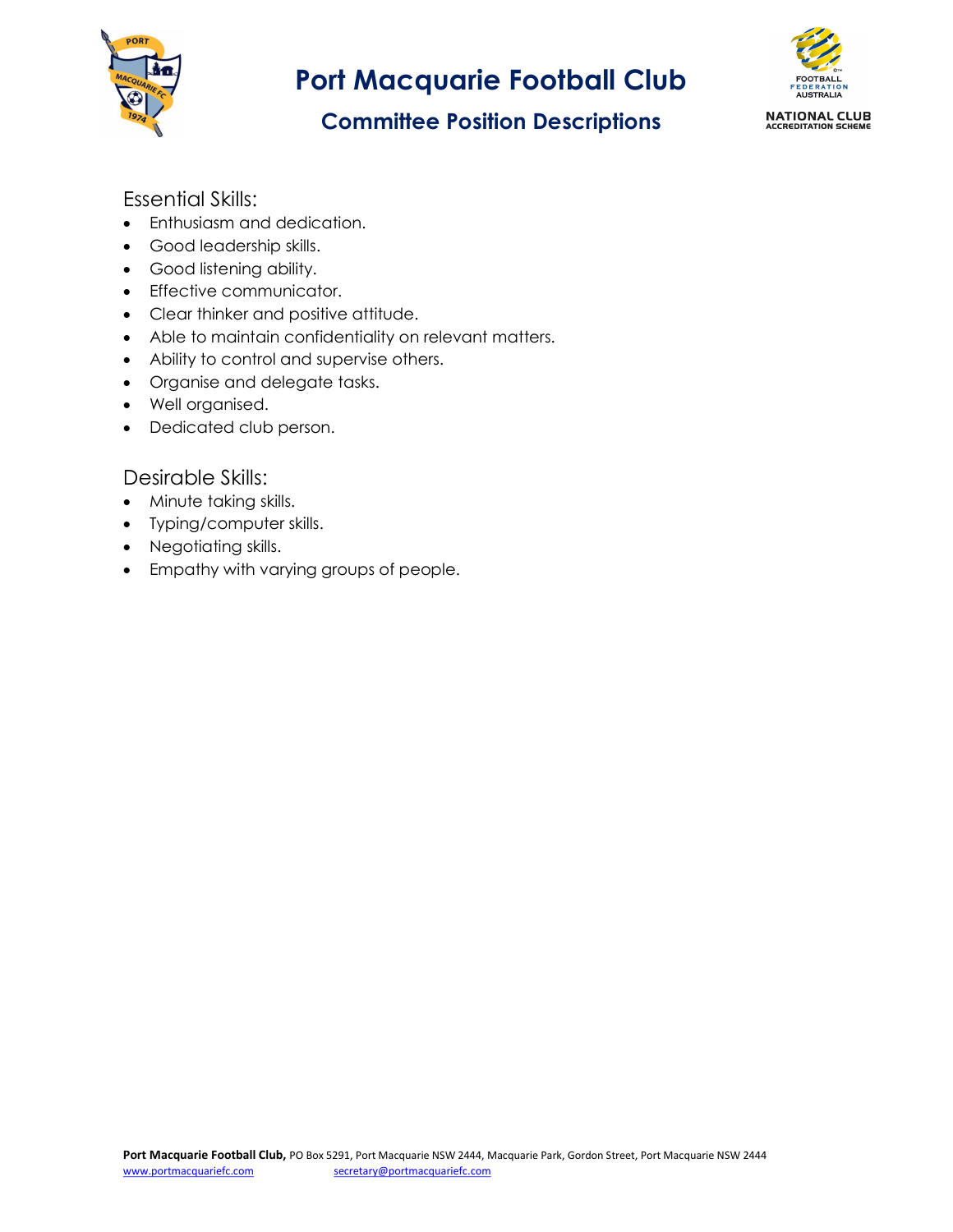

# Committee Position Descriptions



# Treasurer (Executive)

### Objective:

To ensure that a financial management and reporting system is put in place and operable so the club committee has an accurate understanding of the financial status of the club at all times.

Responsibilities:

- Prepare budget, in consultation with the committee to reflect income and expenditure of the club for presentation at the first meeting of the year.
- Ensure all staff, team managers and coaches do not exceed authority ceilings for financial expenditure without reference to the General Committee.
- Attend to general banking activities.
- Maintain accurate records of income and expenditure.
- Report to the General Committee on a monthly basis.
- Present all accounts for payment for approval.
- Arrange invoices for periodical payments.
- Make details of all accounts available to the club committee and members as provided in the Corporate Affairs Act.
- Organise collection of funds from various events for banking.
- Oversee and seek reports of all other accounts held by sections of the club.
- Ensure all taxation commitments are met by the club.
- Ensure the club finances are appropriately audited.
- Prepare annual financial accounts for auditing and provide the auditor with necessary information.
- Report activities of the portfolio to the membership at the AGM.
- Be one of several signatories two on each club cheque.
- Monitor sponsorship funds.
- Attend monthly club committee meetings.
- Liaise with FMNC regarding financial payment system.
- Attend FMNC financial training session as required.

#### Relationships:

- Reports to the President and General Committee.
- Liaise with all members of the Club with financial responsibility.
- Liaise with external creditors and debtors.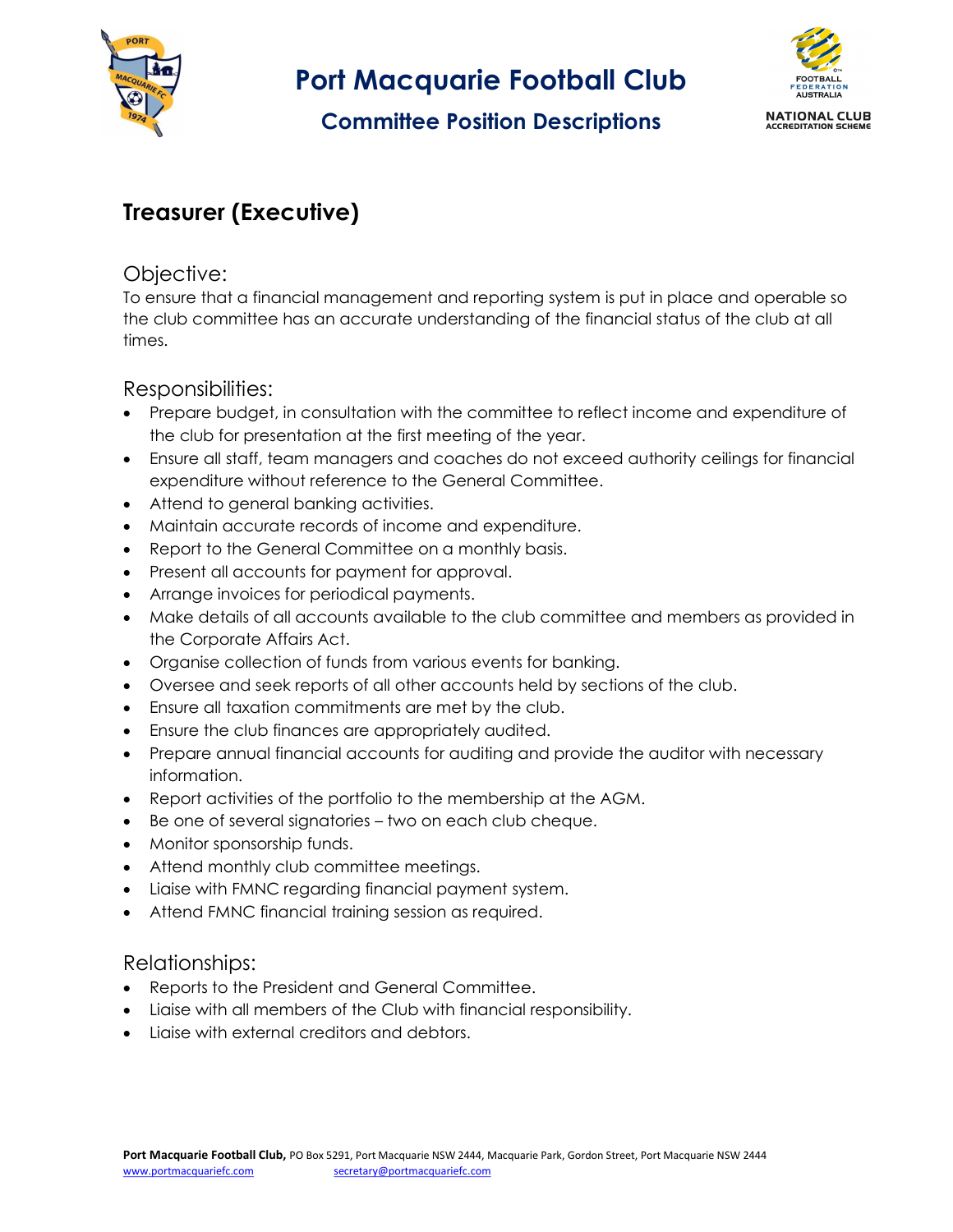



# Committee Position Descriptions

## Accountability:

- The Treasurer is accountable to the President and General Committee.
- The Treasurer shall seek ratification from the General Committee of a club budget, including debt reduction and there after shall have the authority to act within the limits of the budget and strategy approved.
- The Treasurer shall provide a monthly report to the General Committee of all financial transactions.

The estimated time commitment required as the Treasurer is up to 2 hours per week.

### Essential Skills:

- Enthusiastic and well organised.
- Ability to keep sound records.
- Ability to allocate regular time periods to maintain the books.
- Diligent with receipts and money.
- Ability to work in a logical and orderly manner.
- Willing to learn new skills if necessary.
- Dedicated club person.
- Honest and trustworthy.

- Financial accounting experience.
- Negotiating skills.
- Computer skills.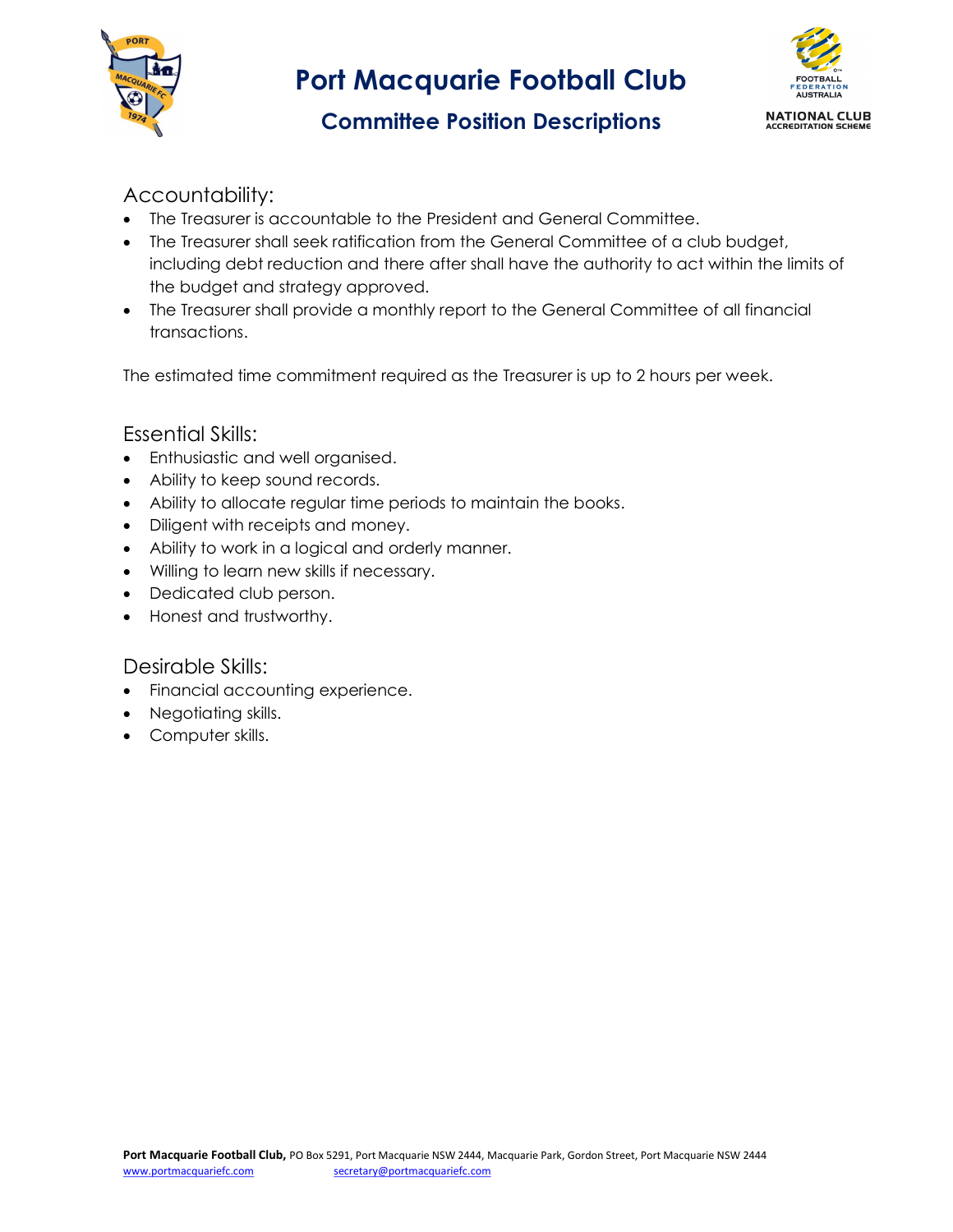

# Committee Position Descriptions



# Registrar

#### Objective:

To manage and administer the club's membership in an effective and efficient manner. This includes close liaison with Football Mid North Coast through the MyFootballClub database system.

### Responsibilities:

- Develop and maintain strategies for the ongoing expansion of the membership base of the club.
- Develop proposal for membership fees and arrangements for the ensuing season for consideration by the General Committee.
- Liaise with team coaches and team managers to ensure all membership fees are collected in a timely and efficient manner.
- Provide the committee with recommendations for improvements to membership practices for consideration prior to the Annual General Meeting.
- Provide membership packages to all members, including life members.
- Ensure life members receive their memberships prior to the commencement of the season.
- Provide all members' details to the Secretary to maintain the club database.
- Follow up with a reminder letter to those members from previous years, who have not renewed their membership.
- Understand FMNC MyFootballClub system and attend 'System Training' session at the beginning of the season or as required by FMNC or the club.
- Liaise with FMNC as required to keep accurate club contact details (President, Secretary, Treasurer) using the MyFootballClub system.
- Implement Privacy Act regarding all membership information.
- Assist the club and FMNC to promote and implement the self-registration option via MyFootballClub.
- Check club email address daily for updated Registration information.
- Process registrations via MyFootballClub as required for members (players, volunteers, coaches etc).
- Maintain member details as required by MyFootballClub.

### Relationships:

- The Registrar reports to the President, Secretary, Treasurer and General Committee.
- Liaises with FMNC Registration Team, Competitions Department and Finance Team.
- Will have a close relationship with team coaches and team managers.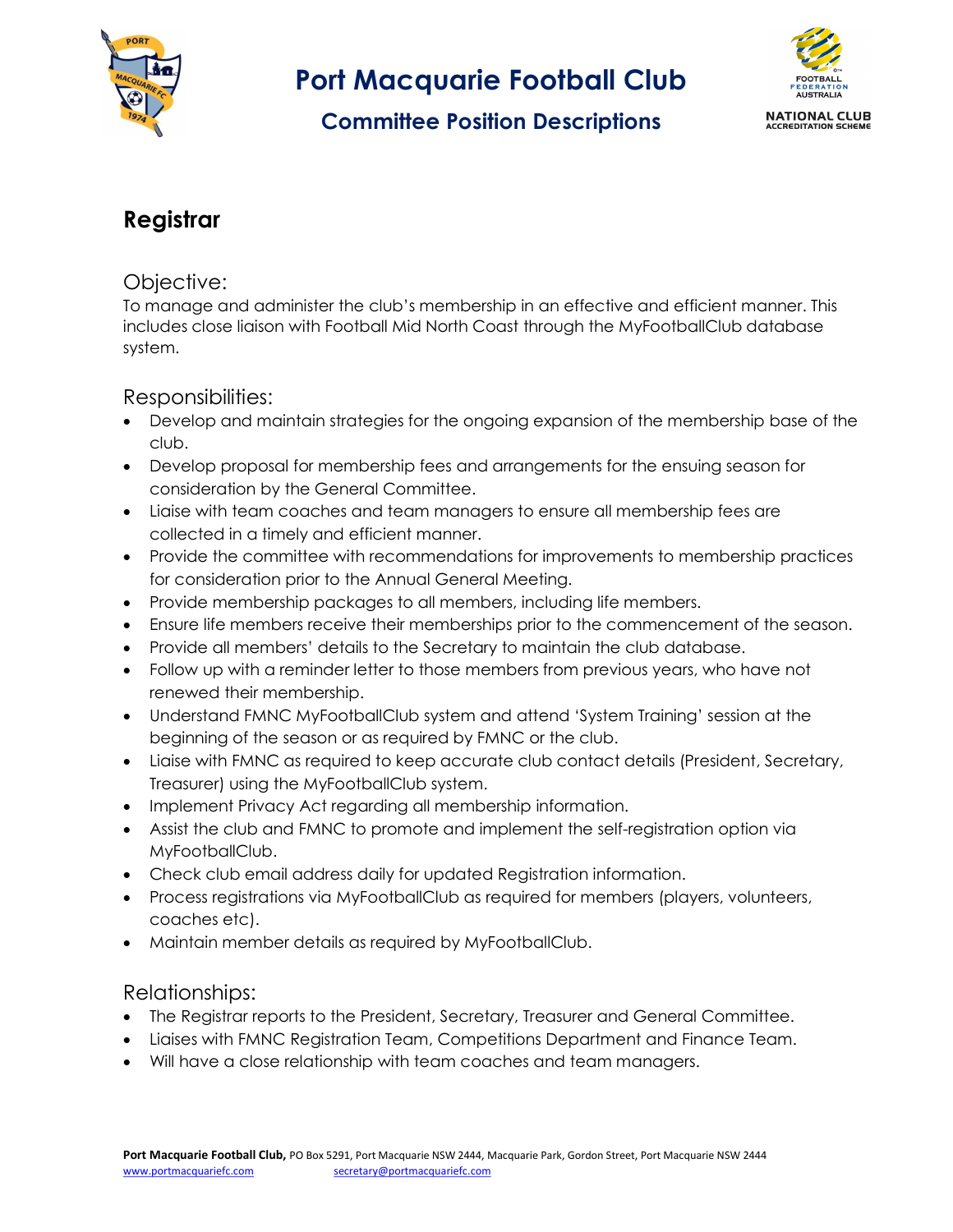



## Committee Position Descriptions

## Accountability:

The Registrar is accountable to the President, Secretary and Treasurer.

The estimated time commitment required as the Registrar is up to 2 hours per week. This will be increased at the beginning of the season.

- Computer literate in the various Microsoft applications.
- Good communication skills.
- Passionate about the club and dedicated to improving club practices.
- Well organised and able to work under pressure, especially at the beginning of the season.
- Financial skills/knowledge.
- Report writing skills for General Committee reports.
- Knowledge of the club membership packages and external requirements (FMNC membership fees etc).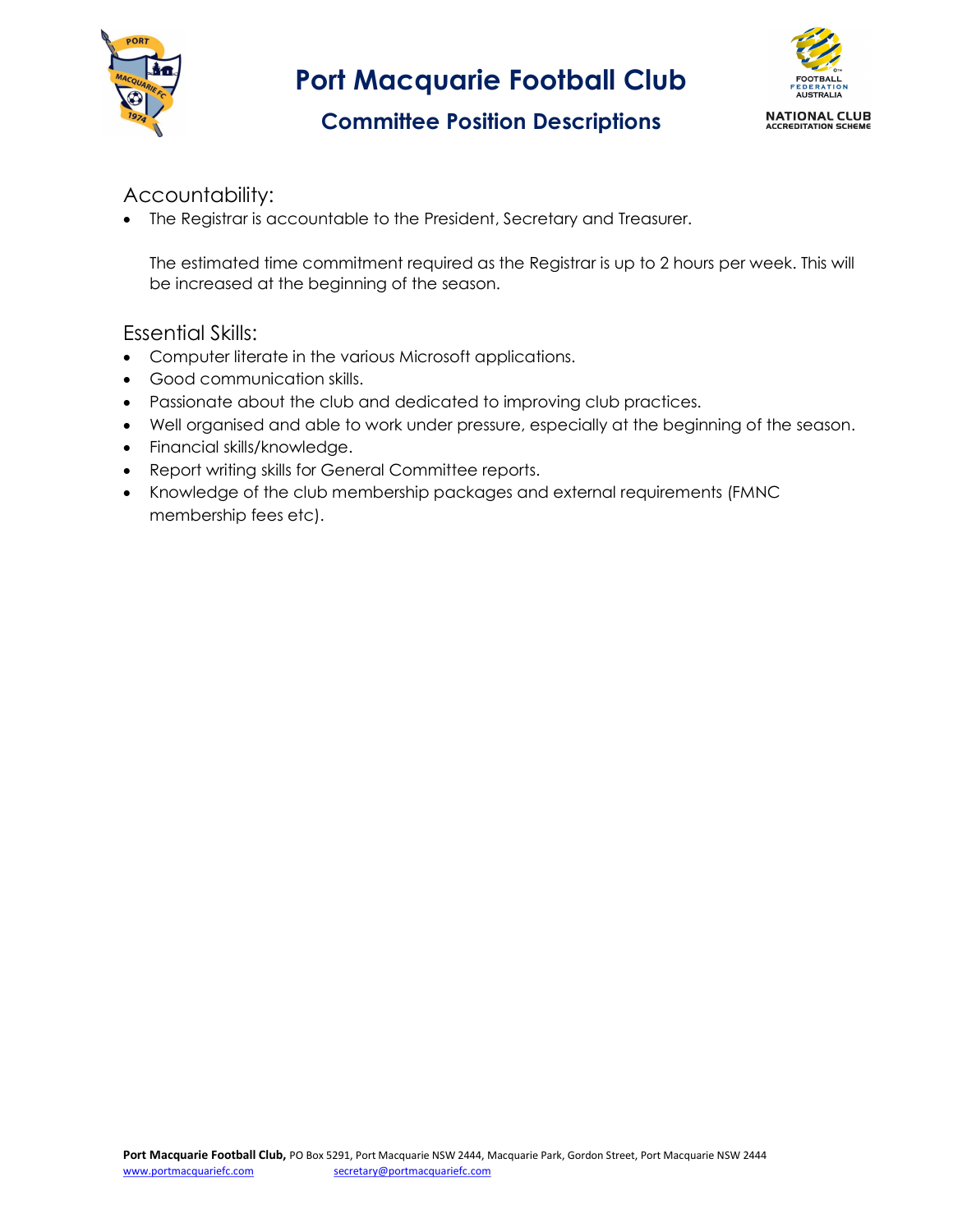

# Committee Position Descriptions



# Coaching Coordinator

### Objective:

To ensure that there is a suitably qualified coach for each team at the club.

### Responsibilities:

- Appoint coaches to teams throughout the club.
- Deliver Community Coaching courses as required.
- Recruit players from the club to assist in coaching roles.
- Delivery of school holiday coaching clinics as required.
- Deliver programs into local schools as required.
- Coordinate grading sessions for relevant age groups if required.

#### Relationships:

- Reports to the President and General Committee.
- Work alongside the Mini-Roos Coordinator

### Accountability:

- It is the responsibility to ensure each team has a coach in place who is qualified and suitable to coach that level team.
- Should report to the General Committee to ensure all members are aware of any upcoming coaching courses available etc.

The estimated time commitment required as the Coaching Coordinator is up to 4-6 hours per week around peak periods such as the registration period and school holidays. Away from these times, it would decrease.

- Accredited to deliver Community Football coaching courses.
- Passionate and dedicated to promoting the club to the wider community.
- Willing to work with other coaches to share knowledge and assist with any problems / questions.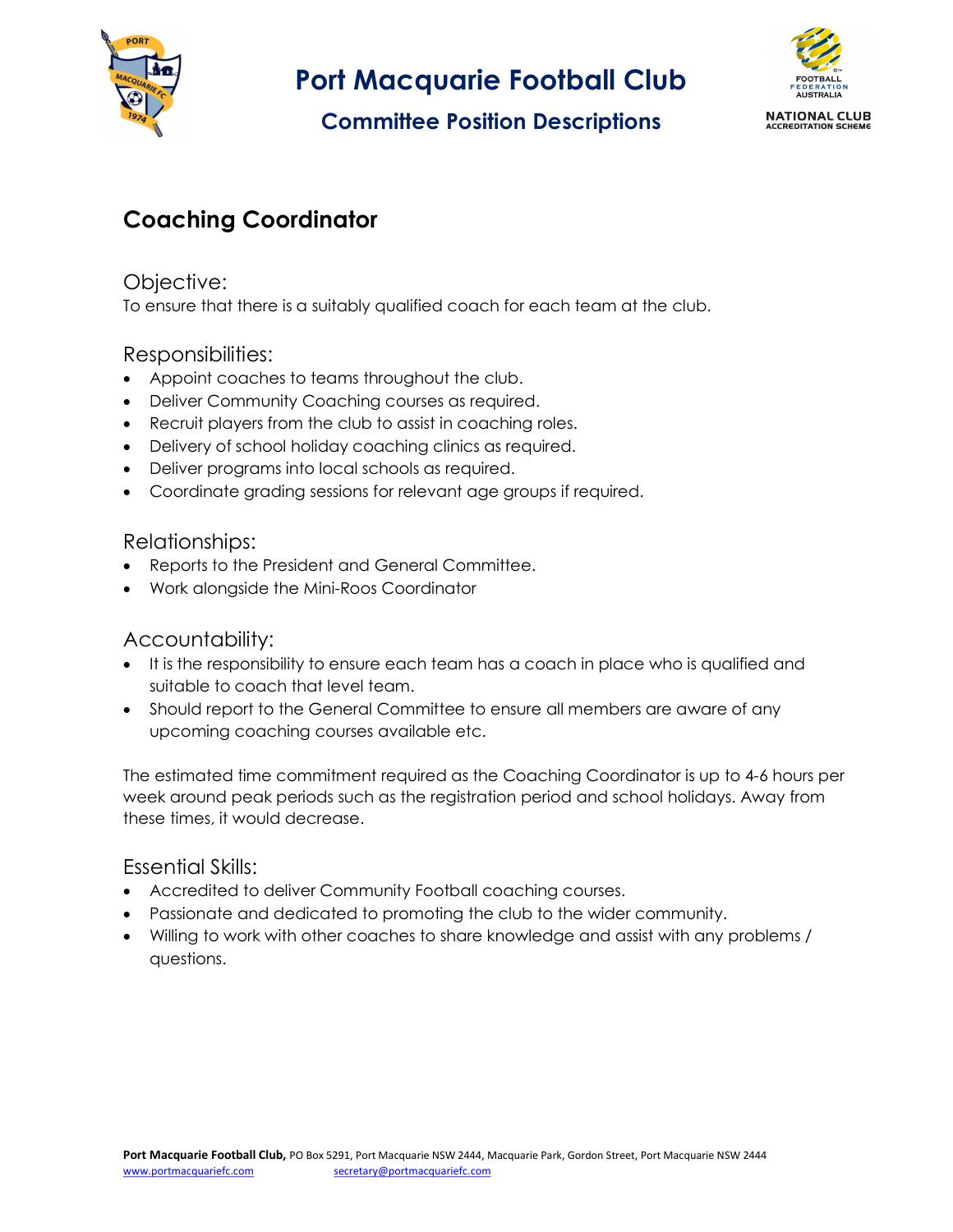



## Committee Position Descriptions

# Mini-Roos Coordinator

### Objective:

The MiniRoos coordinator is primarily responsible for the organisation and management of Aldi MiniRoos on match day. Also assists with the coordination of MiniRoos teams by providing information and resources to individual coaches for teams playing in the 5 to 11 age groups.

#### Responsibilities:

- Ensure fields are safe and fit to play on.
- Ensure equipment is accessible to people setting up fields
- Ensure all game leaders are identifiable, have a whistle and are aware of the field they will be on.
- Timing the matches and making sure all matches start and finish at the correct time.
- Arrange the packing up of all equipment after the matches are completed.
- Act as the Point of Contact for parents and coaches of MiniRoos players.
- Encourage MiniRoos coaches to complete a Grassroots Coaching Course
- Explain the rules to coaches and parents
- Promote the benefits of MiniRoos football
- Ensure that coaches are registered through MyFootballClub and assist where necessary
- Regularly seek feedback from coaches and assist where possible or refer to the Registrar.

#### Relationships:

- Reports to the President and General Committee
- Liaise with MiniRoos Coaches, managers and parents
- Work with Coaching Coordinator to accredit Grassroots coaches
- Work with NNSWF MiniRoos Development Officer.

#### Accountability:

The MiniRoos Coordinator is accountable to the President & General Committee.

The estimated time commitment required as the MiniRoos Coordinator is 2-3 hours per week during the season. This may be increased at the beginning of the season.

- Enthusiasm and dedication.
- Good leadership skills.
- Good listening ability.
- Effective communicator.
- Clear thinker and positive attitude.
- Ability to control and supervise others.
- Organise and delegate tasks.
- Dedicated club person.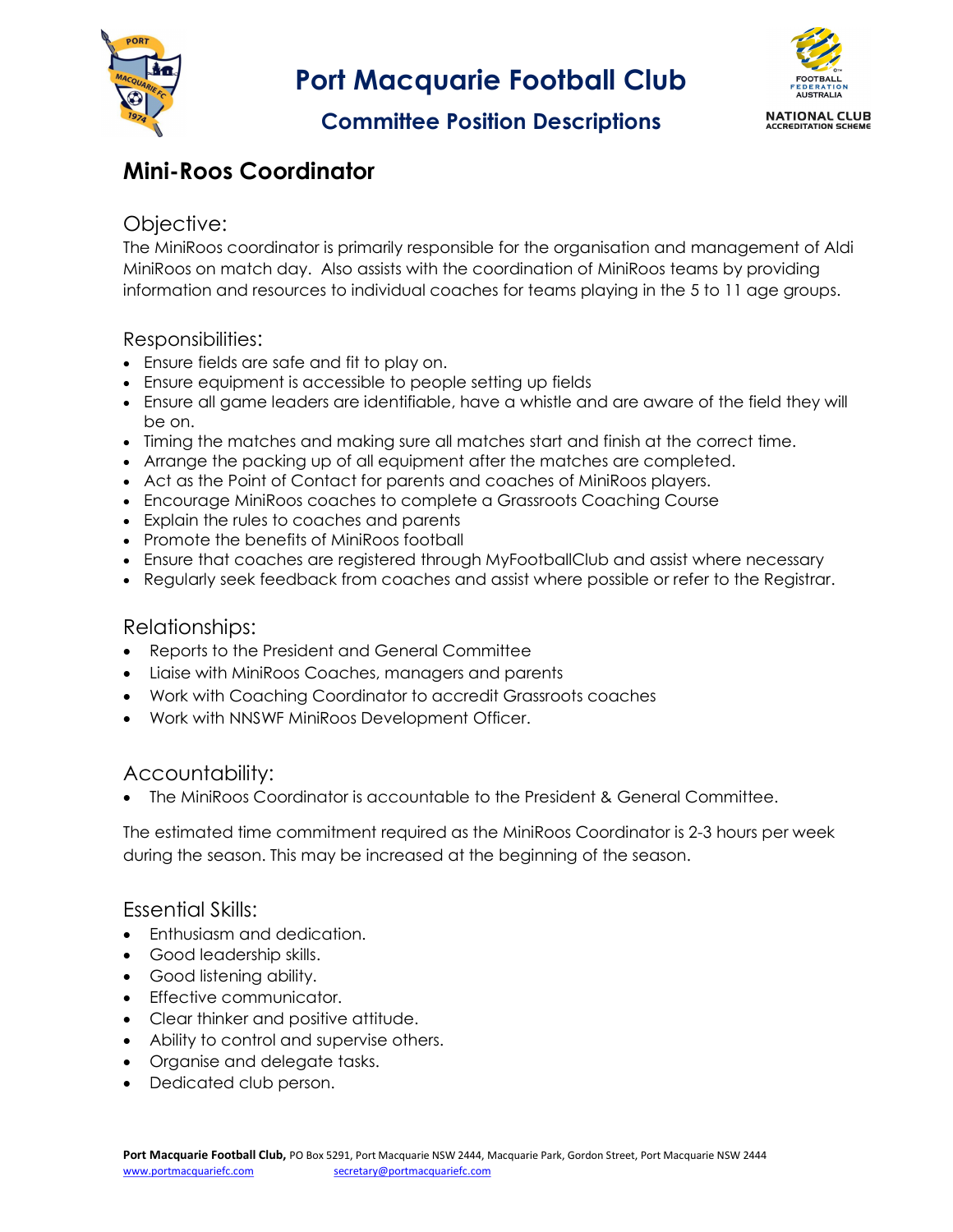

## Committee Position Descriptions



## Member Protection Officer

#### Objective:

The Member Protection Information Officer (MPIO) provides information and guidance on complaints procedures. They are the 'go to' person for members who want to discuss problems at their club, particularly if they are considering making a formal complaint.

MPIOs provide information about a person's rights, responsibilities and options to individuals making a complaint or raising a concern. They can also provide information to administrators and complaint handlers with regard to the Member Protection Policy.

MPIOs play a key role in ensuring Football is safe, fair and inclusive. MPIOs do this through ensuring club people and administrators know their rights and responsibilities and ensuring policies that focus on member protection are being implemented. Such policies may include but are not limited to the complaints policy and procedures, child protection/ Working With Children Check policies, and harassment and discrimination policies.

#### Responsibilities:

- Listen to complaints and concerns from members
- Provide support, information and options to members in regard to their complaint or concern
- Understand club policies and procedures in relation to complaints, member protection and code of conduct.
- Keep up to date with information relating to Member Protection
- Manage documents relating to child protection and the NSW Working with Children Check
- Verify Working with Children Check numbers online
- Maintain confidential records of complaints or concerns
- Assist and provide information to the club committee in relation to Member Protection

#### Relationships:

- Reports to the President and General Committee.
- An MPIO interacts with the club committee, players parents, coaches, managers, volunteers, officials, spectators

### Accountability:

- An MPIO should be independent of any decision making at their club and be neutral in their role
- An MPIO should ensure there is no conflict of interest in any matters they respond to
- A committee member can have MPIO training, however they should not hold the role of MPIO if they are to be part of decision making process in relation to complaints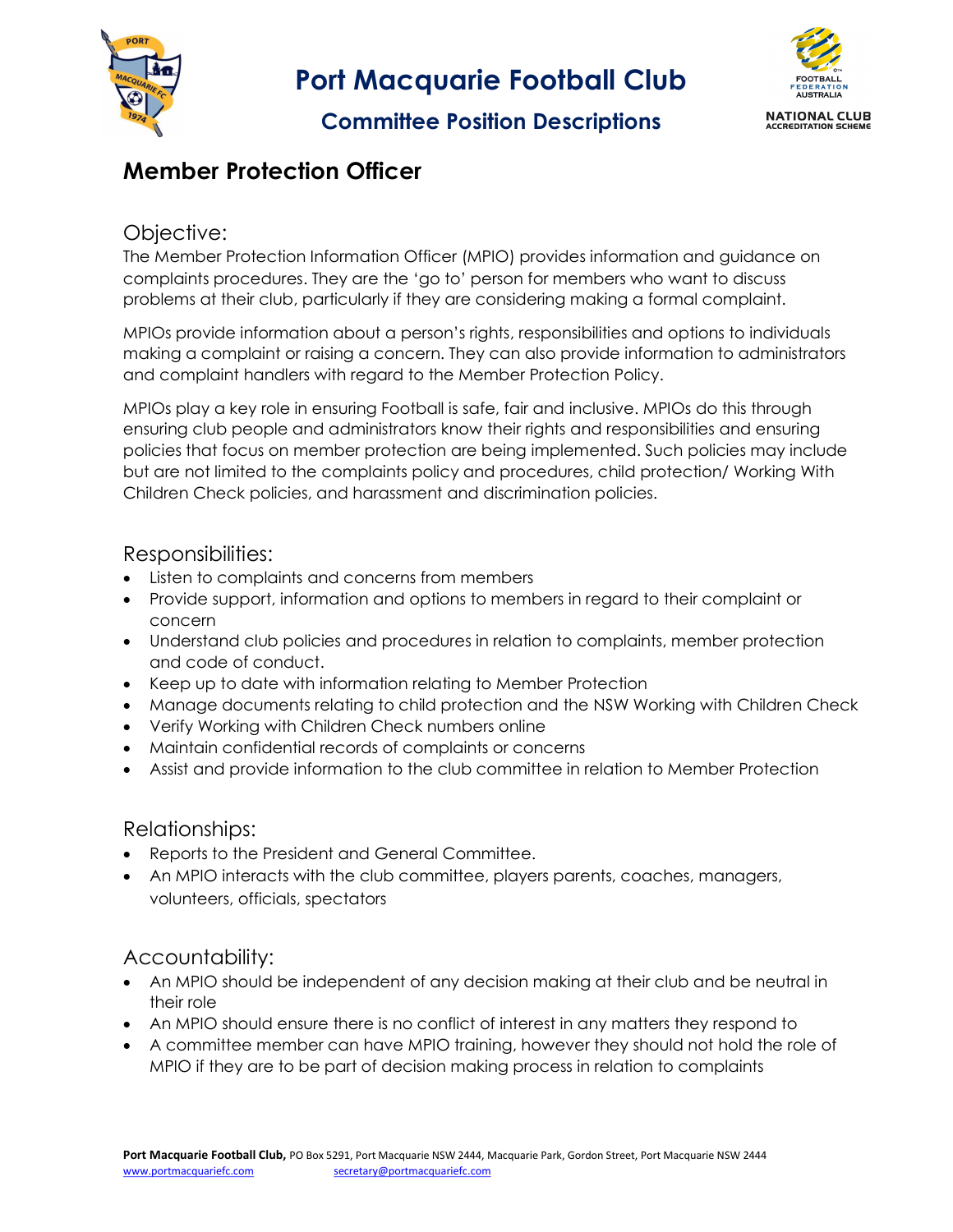



## Committee Position Descriptions

- Completed the Member Protection Information Officer Course
- Good interpersonal and communication skills
- Be accessible and approachable
- Good understanding of governing Constitution/By-Laws/Policies and Procedures
- Good organisational skills
- Conflict resolution skills
- Ability to provide support but not take over conversations
- MPIO's must hold a valid NSW Working With Children Check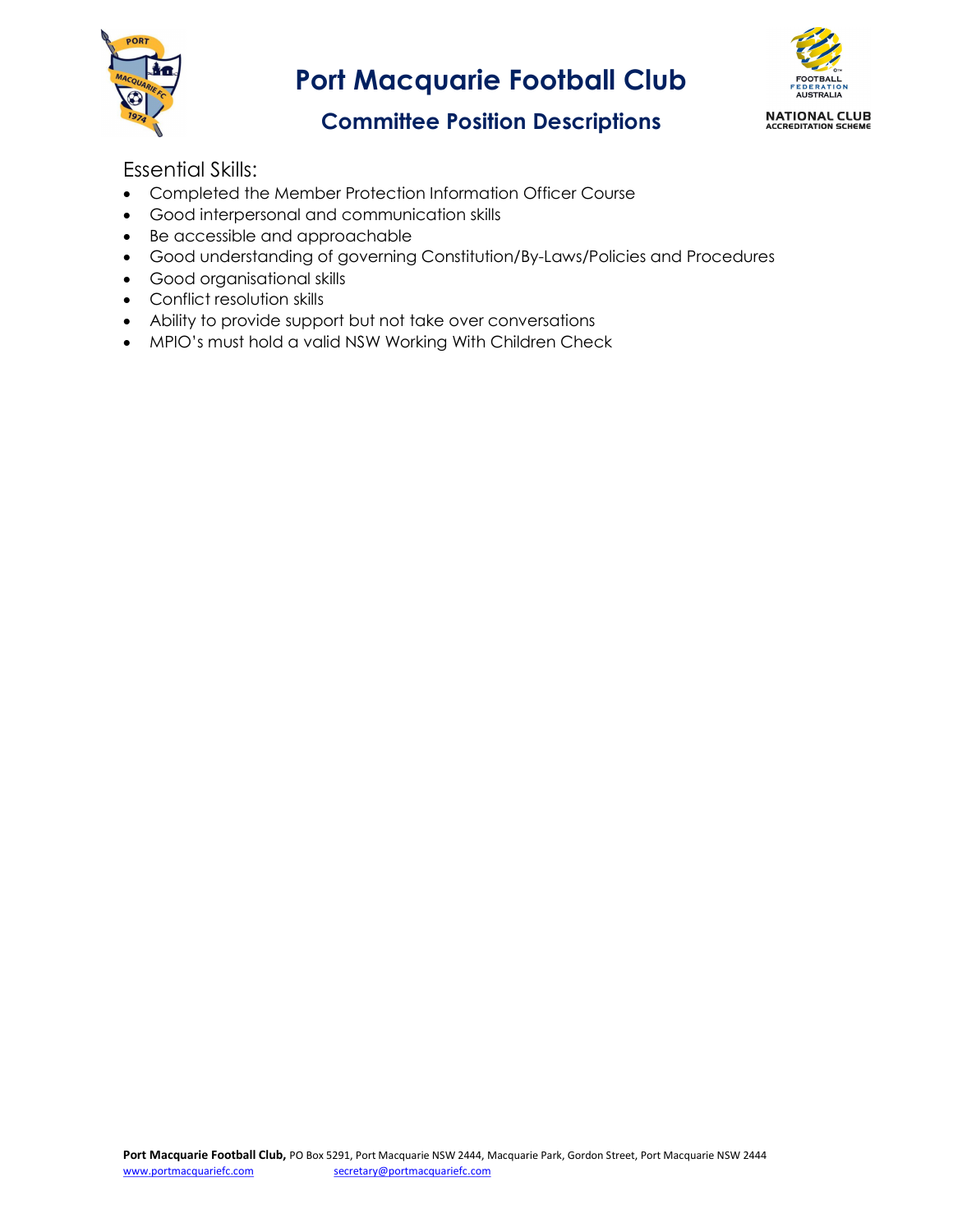

## Committee Position Descriptions



# Public Officer

#### Objective:

The Public Officer is the official point of contact for an incorporated association and one of the authorized signatories.

### Responsibilities:

- Notifying Fair Trading of any change in the association's official address within 28 days
- Collecting all association documents from former committee members and delivering the documents to the new committee member
- Returning all association documents to a committee member within 14 days, upon vacating office
- Acting as the official contact for the association, including taking delivery of documents served on the association and bringing them to the attention of the committee as soon as practicable
- Custody of any documents as required by the constitution.

#### Relationships:

- Reports to the President and General Committee.
- Department of Fair Trading

- Over 18
- Resident of NSW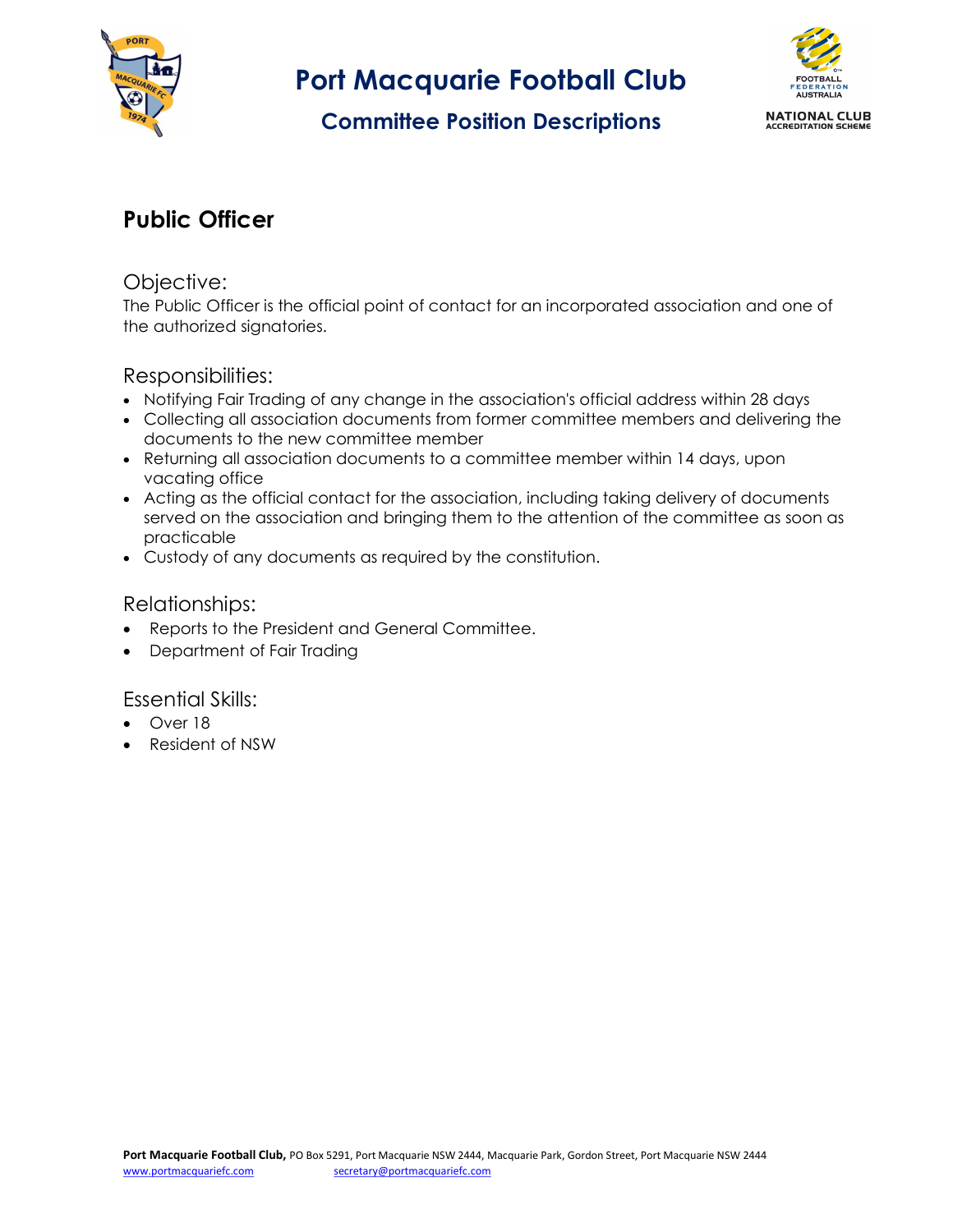



## Committee Position Descriptions

# Canteen Coordinator

### Objective:

To provide canteen services at all home games, gala days, presentations and other times as agreed.

### Responsibilities:

- Ensure goods purchased at the best rates possible
- Supply receipts and account for all purchases
- Maintain and balance a cash float
- Liaise with the Treasurer for banking of profits from Canteen sales.
- Ensure Canteen and associated equipment is kept clean and tidy in accordance with Food Safety standards
- Establish a varied menu of stock to encourage purchases from the Canteen
- Ensure the Canteen is open prior to start of the first game
- Organise volunteers to assist with Canteen operations as required

### Relationships:

Reports to the Club Committee

### Accountability:

- Accountable to the President and Committee
- Provide a report on operations at the monthly Committee meeting.
- Seek approval from the Committee prior to purchasing new equipment.

### Essential Skills:

- Good communication skills.
- Passionate about the club and dedicated to improving club practices.
- Well organised and able to work under pressure
- Ability to control and supervise others.
- Organise and delegate tasks.

#### Desirable Skills:

• Financial skills/knowledge.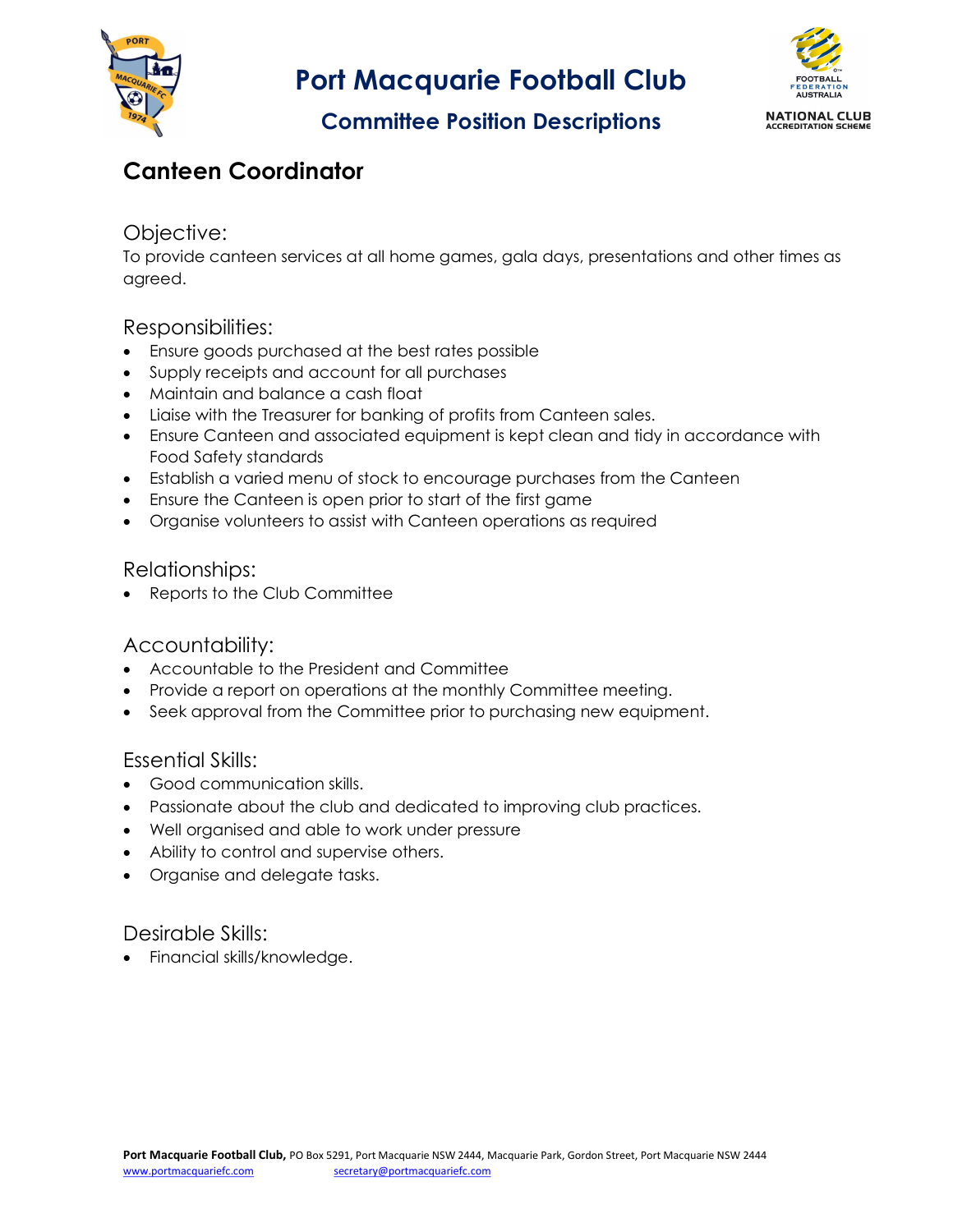

# Committee Position Descriptions



## Gear Steward

#### Objective:

To ensure the efficient management of the Club training and game equipment.

### Responsibilities:

- Audit equipment at end of season to allow for replacement equipment to be sourced prior to commencement of new season
- Organise all training equipment for each coach prior to season start
- Obtain quotations from suppliers for large orders for equipment for approval by the **Committee**

#### Relationships:

- Reports to the President and Secretary
- Liaises with the Committee
- Liaises with the Coaching Coordinator, team Coaches and/or Managers as required.
- Liaises with suppliers

### Accountability:

- Accountable to the President and Committee
- Seek approval from the Committee prior to purchasing new equipment

- Good communication skills.
- Passionate about the club and dedicated to improving club practices.
- Well organised and able to work under pressure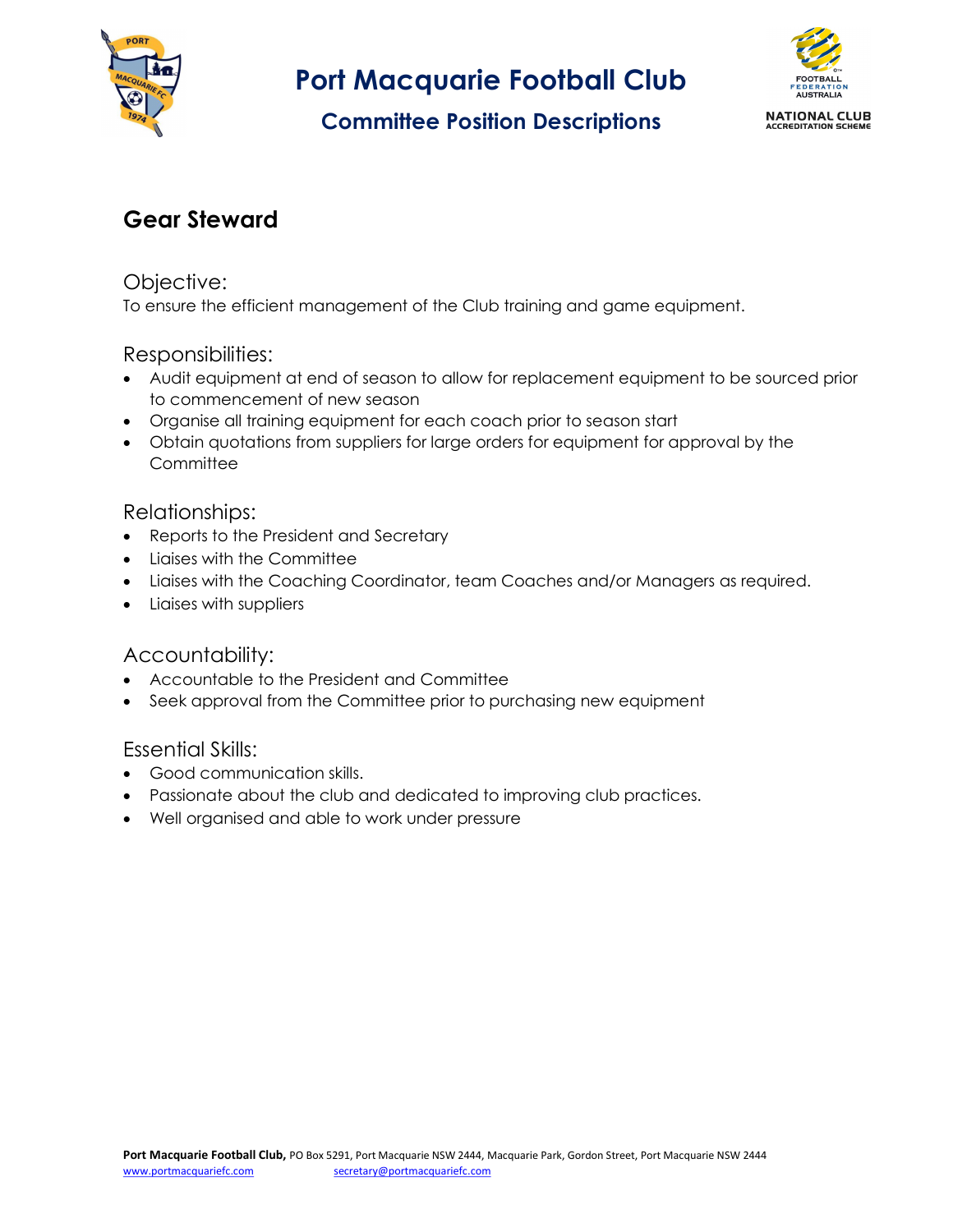



## Committee Position Descriptions

## Sponsorship/Grants Coordinator

#### Objective:

To maximise the number of sponsors supporting the Club and maximise revenue from the sponsorship base. Research, prepare and submit Grant applications to Government and non-Government organisations as required.

### Responsibilities:

- Develop sponsorship packages to attract new sponsors
- Contact existing sponsors prior to season commencement.
- Seek out new sponsors
- Ensure all aspects of sponsorship packages are met prior to season commencement.
- Research and report to the committee appropriate Grant opportunities
- Prepare and submit Grant applications approved by the committee

#### Relationships:

- Reports to the President and Secretary.
- Liaises with the Committee
- Liaises with the club Sponsors
- Liaises with Grant providers

#### Accountability:

Accountable to the President and the Committee

#### Essential Skills:

- Good communication skills.
- Passionate about the club and dedicated to improving club practices.
- Well organised and able to work under pressure
- Computer literate in the various Microsoft applications.

- Report writing skills for Grant applications
- Negotiating skills.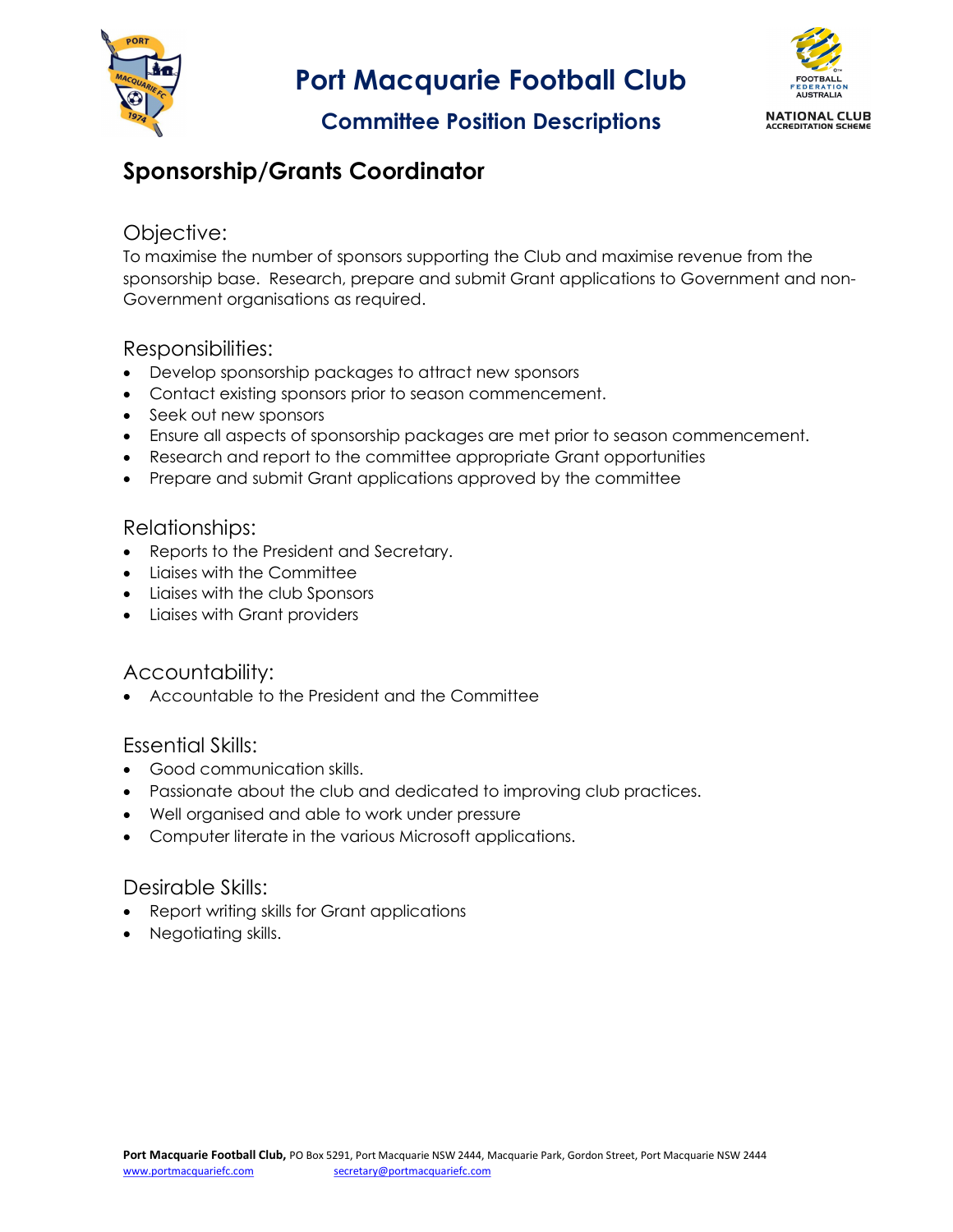

# Committee Position Descriptions



# Publicity Officer

### Objective:

To publicise information regarding Club business to members and the public in a timely manger using the Club website, social media and print media.

## Responsibilities:

- Club website/social media management: update website as required: e.g. with competition details, social events, committee information, policies, constitution, photos, etc.
- Ensure social media (e.g. Facebook) sites are used by members in accordance with club policy and does not discriminate, bully, offend, intimidate or humiliate another person.
- Ensure all Electronic communication does not mislead members and does not bring the club into disrepute.
- All communications are to comply with Privacy Laws and respect and maintain privacy of members.
- Liaise with local media to promote Club news and events as appropriate

#### Relationships:

- Liaises with Club committee
- Liaises with all Club members
- Liaises with local media outlets

### Accountability:

Reports to the Executive Committee

### Essential Skills:

- Good communication skills.
- Passionate and dedicated to promoting the club to the wider community.
- Well organised and able to work under pressure
- Computer literate in the various Microsoft applications, social media (e.g. Facebook)
- Well informed of all club activities.

#### Desirable Skills:

• Knowledge of web design applications.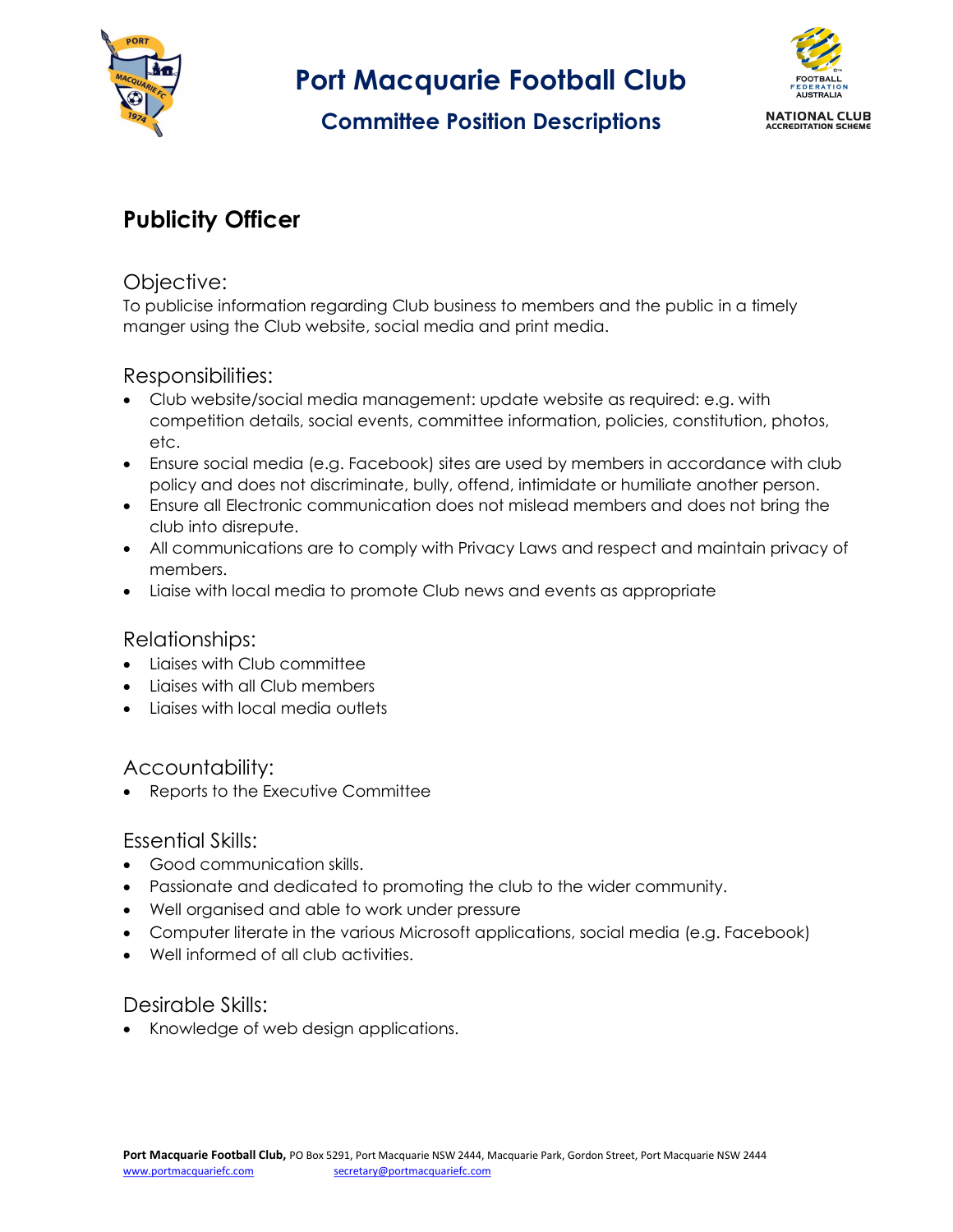



## Committee Position Descriptions

## General Committee Member

### Objective:

To provide support to the President, Secretary and other General Committee members to ensure the efficient operation of the club.

### Responsibilities:

- Assist the President and Secretary in their duties as required.
- Undertake tasks at the request of the President or General Committee.
- Attend monthly club committee meetings.
- Participate in discussion and decision making of the committee.
- Look after a specific portfolio. (Marketing, Sponsorship, Events etc.)

#### Relationships:

- Reports to the President and General Committee.
- Liaises with various external stakeholders depending on club portfolio.

### Accountability:

- General Committee members are accountable to the President and General Committee.
- Must seek ratification from the President and General Committee prior to committing the club to any financial expenditure or action.
- Provide a report of their portfolio for each committee meeting.

### Essential Skills:

- Dedicated club person
- Ability to provide calculated opinion in group discussions at committee meetings.
- Outgoing personality.
- Effective communicator.
- Be discreet and able to maintain confidentiality on relevant matters.
- Good report writing skills

The estimated time commitment required as a General Committee member is up to 1 hour per week.